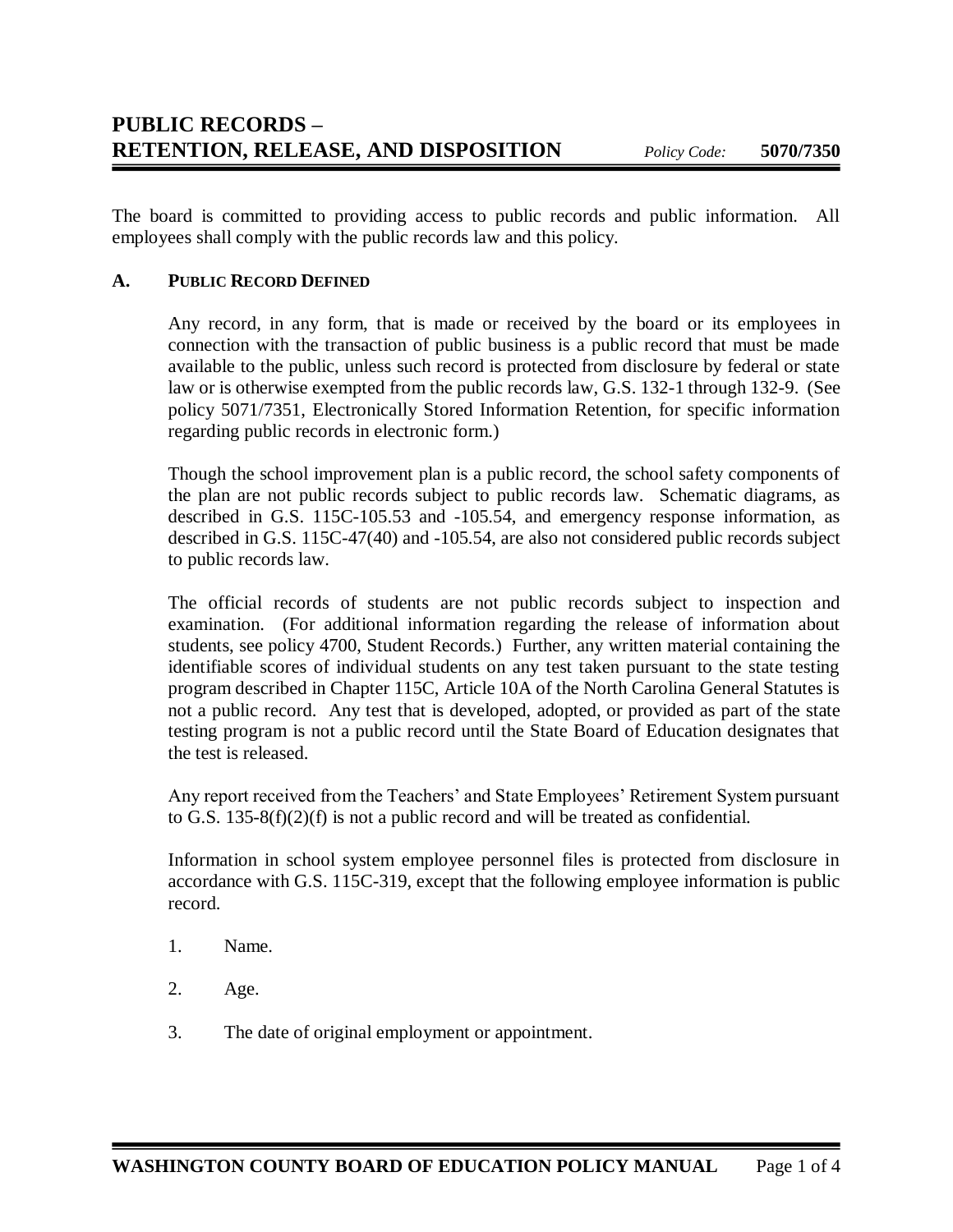- 4. The terms of any past or current contract by which the employee is employed, whether written or oral, to the extent that the board has the written contract or a record of the oral contract in its possession.
- 5. Current position.
- 6. Title.
- 7. Current salary (includes pay, benefits, incentives, bonuses, deferred compensation, and all other forms of compensation paid to the employee).
- 8. The date and amount of each increase or decrease in salary with the board.
- 9. The date and type of each promotion, demotion, transfer, suspension, separation, or other change in position classification with the board.
- 10. The date and general description of the reasons for each promotion with the board.
- 11. The date and type of each dismissal, suspension, or demotion for disciplinary reasons taken by the board. If the disciplinary action was a dismissal, a copy of the written notice of the final decision of the board setting forth the specific acts or omissions that are the basis of the dismissal.
- 12. The office or station to which the employee is currently assigned.

The name of a participant in the North Carolina Address Confidentiality Program is not a public record and must be redacted from any records released. As necessary, school personnel may combine public and confidential records to meet the business needs of the system. However, if a record contains confidential information as well as public information, school officials must provide the requested public record with the confidential information removed or redacted.

#### **B. DESIGNATION OF RECORDS OFFICER**

The superintendent shall designate a records officer or otherwise ensure that the duties of a records officer are met.

1. Duties of the Records Officer

The duties of the records officer include the following:

- a. determining whether records are public or confidential by law, with assistance from the local board attorney as necessary;
- b. determining the most cost-effective means of storing and retrieving public records that include confidential information;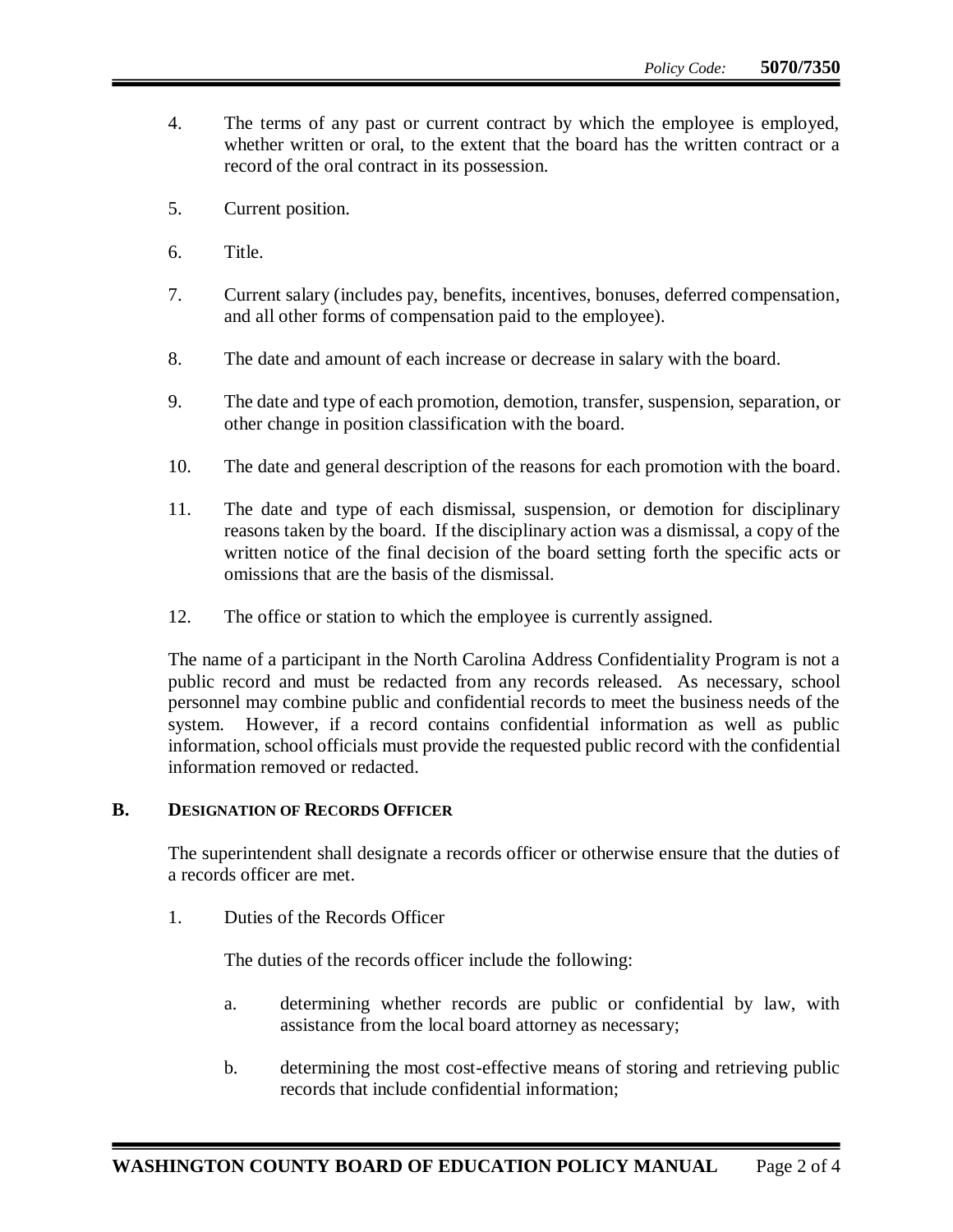- c. providing training, consultation, and guidelines to school officials who respond to or are otherwise involved in public records requests;
- d. determining the actual cost of providing copies of public records in various forms, such as paper or electronic media, in which the school system is capable of providing the records;
- e. determining the cost of a request for copies of public records when a special service charge is applicable or when the school system is voluntarily creating or compiling a record as a service to the requester; and
- f. reviewing appeals of any denial of a request for public records.
- 2. Other Duties

A designated electronic records officer, or other employee(s) as determined by the superintendent shall review all electronic data-processing systems created by the school system or being considered for acquisition through lease, purchase, or other means, to ensure they are designed and maintained in a manner that:

- a. will not impede the school system's ability to permit public inspection and examination of public records; and
- b. provides a means of obtaining copies of such records.

### **C. REQUESTS FOR PUBLIC RECORDS**

All requests for examining or obtaining copies of public records should be in writing or recorded by school system personnel. This policy, administrative guidelines, information on the actual cost of producing public records, information on how to reach the records officer, information about how to appeal a denial of a public records request, and information regarding any computer database indexes must be made available to individuals requesting public records.

Public records must be released in accordance with the law. Any denial of a public records request must be made in writing and must include the basis for the denial. The superintendent or designee may issue additional guidelines consistent with this policy to further clarify the process for requesting public records.

### **D. FEES FOR COPIES OF PUBLIC RECORDS**

Persons requesting copies of public records will be charged any applicable fees as determined by the records officer (see subsections B.1.d and B.1.e above). The school system shall not charge any fees for separating confidential information that is commingled with public records.